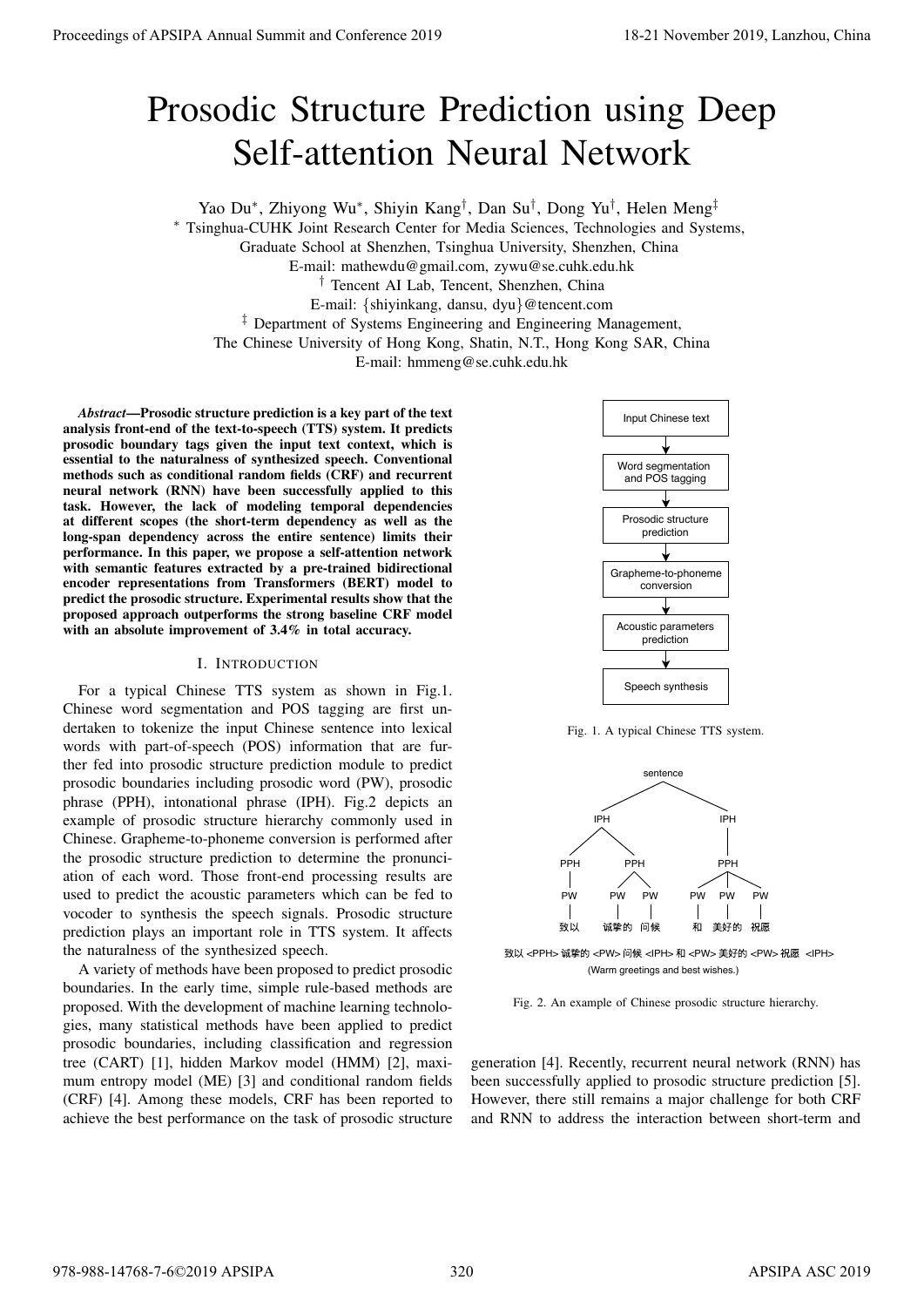long-term contextual information. Furthermore, the CRF needs hand-craft indicator features based on expert knowledge.

In this paper, we apply self-attention mechanism to the task of prosodic structure prediction. It can directly make the connections between the input features of two arbitrary words in a sentence, regardless of their distance. Besides, it can capture the structure information of the sentence due to the self-attention mechanism that computes a word representation based on the features of all the words in the sentence.

### II. FEATURES

In previous work, word embedding is used to predict prosodic boundaries through RNN [6]. We adopt pre-trained contextualized word embeddings obtained from bidirectional encoder representations from Transformers (BERT) [7] which has achieved state-of-the-art performance for a wide range of natural language processing tasks. Previous work has reported the correlation between the part-of-speech (POS) tag and the prosodic boundary type [2] [8]. Hence POS information is incorporated into the input features for prosodic structure prediction in our work. Obviously, punctuation symbols always indicate prosodic boundaries. Besides, prosodic boundary is affected by the number of syllables in a lexical word (word length). A long lexical word often corresponds to a single prosodic word [9]. Procedure of APSIPA Annual Summit and Conference 2019<br>
IDENTIFY (and the summit and conference 2019) and Conference 2019<br>
Land of a Summit and Conference 2019 and Conference 2019<br>
Land of a Summit and Conference 2019 and

Based on the works mentioned above, the input word-level features are listed as followings:

- Word embedding
- POS
- Word length
- Punctuation symbol after the word

For convenience, we refer to the combination of POS, word length and punctuation after the word as rich word-level textual features hereafter.

## III. PROPOSED METHOD

# *A. Self-Attention*

Self-attention has been successfully used in many tasks including natural language inference [10], neural machine translation [11] and sequence labeling [12]. Our work follows these applications and applies self-attention mechanism to the task of prosodic structure prediction.

Attention mechanism can be described as computing the similarity of a query and each key to get a set of weights which are used to obtain a weighted sum of corresponding values. The output weighted sum can be seen as a representation of that query. There are different functions to calculate the similarity. Additive attention and dot-product attention are commonly used functions. In this work, we adopt a scaled dot-product attention, a variant of dot-product attention [13], as illustrated in Fig.3.

$$
Attention(Q, K, V) = softmax(\frac{QK^{T}}{\sqrt{d}})V
$$
 (1)

where  $Q$ ,  $K$  and  $V$  are attention queries, keys and values respectively. d is the dimension of the query.



Fig. 3. The computation graph of scaled dot-product attention.

Self-attention is a attention mechanism [11] that only needs a single input sequence  $X$  to compute its representation, i.e.  $Q = K = V = X$ . Multi-head attention projects the queries, keys and values to different subspaces through linear transformation, and then performs the scaled dot-product attention at each subspace in parallel. Each output of dotproduct attention is  $d_v$ -dimensional value. All the outputs are concatenated to form a  $h \times d_v$  dimensional value and projected linearly to yield the output  $Y$ , as depicted in Fig.4.



Fig. 4. Multi-head self-attention mechanism.

The mathematical representation of multi-head attention can be depicted as follows:

$$
head_i =Attention(QW_i^Q, KW_i^K, VW_i^V)
$$
 (2)

 $MultiHead(Q, K, V) = Concat(head_1, ..., head_h)W$  (3)

where  $W_i^Q \in \mathbb{R}^{d \times d_k}, W_i^K \in \mathbb{R}^{d \times d_k}, W_i^V \in \mathbb{R}^{d \times d_v}$  are the transformations parameters of queries, keys and values respectively for i-th head.  $W \in \mathbb{R}^{hd_v \times d}$  is the transformation matrix for the last linear transition. In our work, we set the head number as  $h = 8$ . For each head, we use  $d = 256$ .  $d_k = d_v = d/h = 64.$ 

# *B. Nonlinear sub-layer*

*1) Feed-forward sub-layer:* Feed-forward network (FFN) sub-layer can be used along with self-attention sub-layer to transform the input nonlinearly from the bottom layers. It consists of two linear transformations with a ReLU activation [14] in the middle.

$$
FFN(X) = ReLU(XW_1)W_2
$$
\n(4)

where  $W_1 \in \mathbb{R}^{d \times d}$ ,  $W_2 \in \mathbb{R}^{d \times d}$  are the parameters to learn.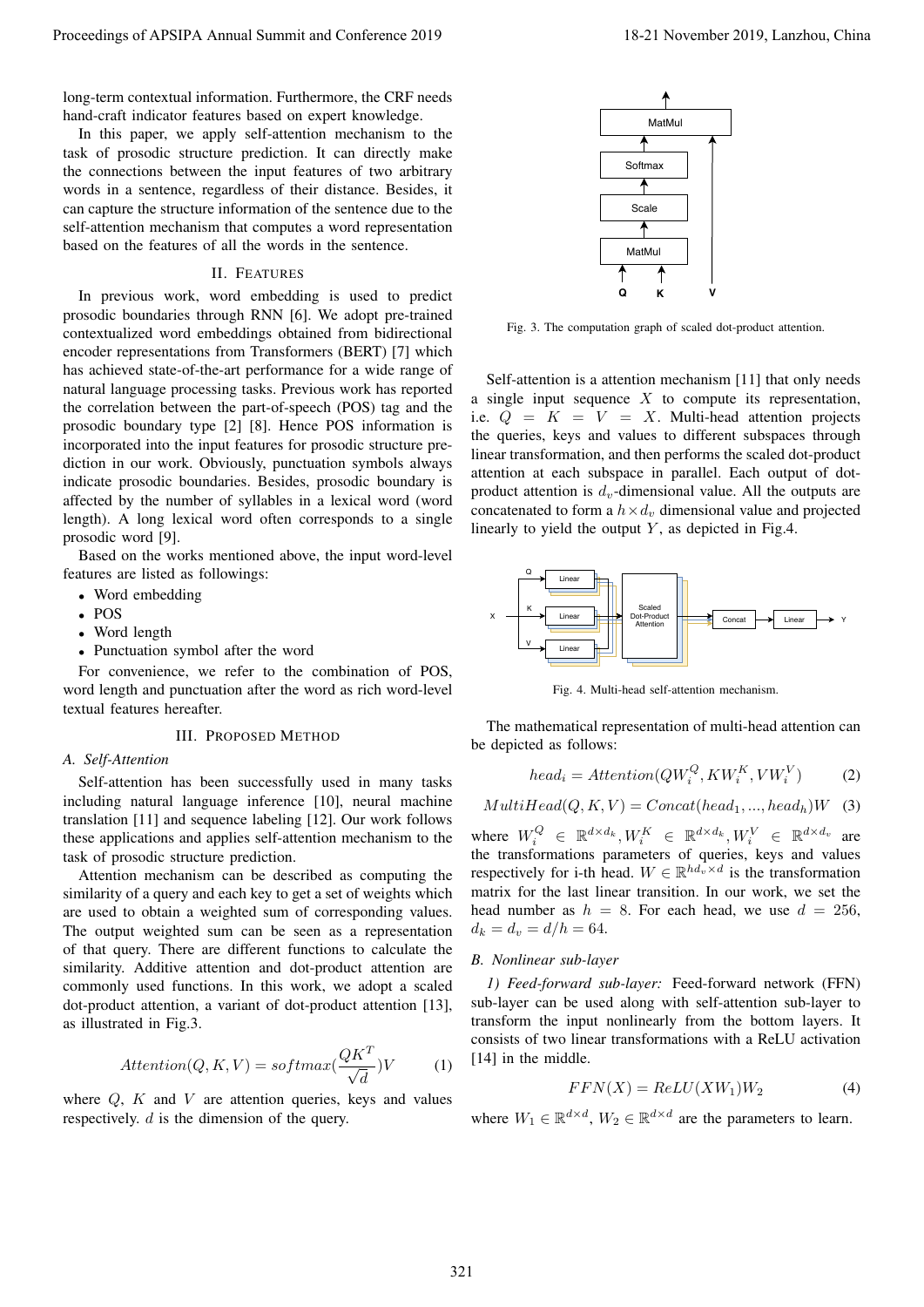*2) RNN sub-layer:* Prosodic structure prediction can be viewed as a sequence prediction task. RNN is appropriate for sequence modeling. Long Short-Term Memory (LSTM) [15] is a RNN unit with introduced gate mechanism. Gated recurrent unit (GRU) [16], a variant of LSTM, has simpler structure. They are widely applied to sequence modeling tasks. We explore three kinds of RNN sub-layers, including unidirectional GRU sub-layer, bidirectional LSTM (BLSTM) sub-layer and bidirectional GRU (BGRU) sub-layer in our work.

## *C. Residual connection*

Residual connection has been reported an effective way to train very deep neural network. We apply residual connection to each sub-layer as follows:

$$
Y = X + Sub-Layer(X)
$$
 (5)

where  $X, Y$  is the input and output of each sub-layer respectively. It is implemented by a shortcut connection and elementwise addition. Layer normalization [17] is also performed after the shortcut connection to obtain more stable hidden-to-hidden dynamics in deep neural network.

# *D. Position encoding*

Although the self-attention mechanism can learn the dependencies between the words in a sentence at any distance, it can't exploit the relative position information of the words. There are many approaches to encode the position information. Timing signal [11] is a convenient way that can be generated through the following formulation:

$$
timing(t, 2i) = sin(t/10000^{2i/d})
$$
 (6a)

$$
timing(t, 2i + 1) = cos(t/10000^{2i/d})
$$
 (6b)

where t is the time-step index,  $2i$  and  $2i+1$  is the channel index. Each dimension of positional encoding corresponds to a sinusoid.

#### *E. Model architecture*

As Fig.5 shows, the input to our model is the word-level features sequence. The word embedding  $e_i$  added with positional encoding is concatenated with rich word-level textual features  $r_i$ , at *i*-th time step, to form the features fed into front dense layer. That dense layer outputs the fused features which are further fed into  $N$  identical blocks to learn the deep representation and dependencies between different timesteps. Each block consists of a nonlinear sub-layer and a self-attention sub-layer. The last softmax layer outputs the probabilities of all prosodic boundary types at each time step.

# IV. EXPERIMENTS

#### *A. Experimental setup*

*1) Dataset and preprocessing:* Our corpus contains 41,483 sentences with prosodic structure boundaries labeled by a professional annotator. We randomly select 37,483 sentences



Fig. 5. The architecture of deep self-attention neural network.

for training, another 2,000 sentences for validation, the rest 2,000 sentences for test.

Word segmentation and POS tagging are carried out by a front-end preprocessing tool. We can easily get the punctuation symbol after each lexical word and the number of syllables within each lexical word by means of text analysis.

*2) Settings and regularization:* The size of each hidden layer is set to 256. The number of heads  $h$  is set to 8. Adam is adopted as the optimizer of our model. The initial learning rate is set to 0.0001. The training batch size is set to 256. Dropout [18] layer with keep probability of 0.8 are applied before each sub-layer. Label smoothing is a regularization mechanism that makes the model learn to be more unsure but improves performance [19]. In our work, it is applied with a smoothing value of 0.1 during training.

#### *B. Evaluation Metrics*

In our work, we mainly use total accuracy (T-ACC) to compare the performance of different models, F1 scores of PW, PPH, IPH are also recorded to ensure the models performance on these measurements. T-ACC can be calculated as:

$$
T\text{-}ACC = \frac{N_{correctly\_predicted\_samples}}{N_{total\_samples}}\tag{7}
$$

where  $N_{correctly\_predicted\_samples}$  is the number of correctly predicted samples,  $N_{total \ samples}$  is the number of total samples. The F1 measure considers both precision and recall. For example, the F1 score for predicting intonational phrase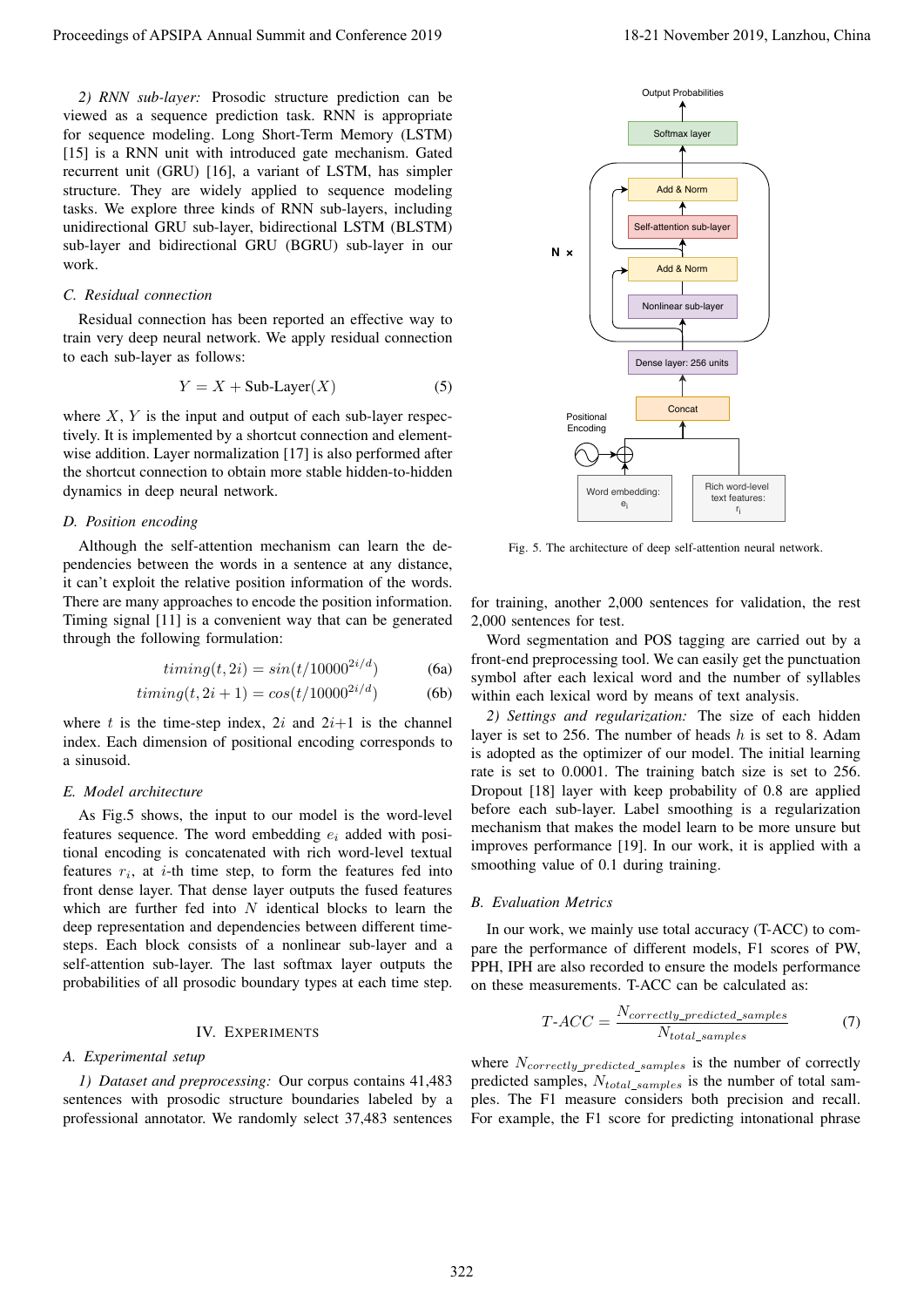boundaries can be calculated as followings:

$$
F1 = \frac{2 * Precision * Recall}{Precision + Recall}
$$
 (8)

$$
Precision = \frac{N_{correctly\_predicted\_IPH}}{N_{predicted\_IPH}} \tag{9}
$$

$$
Recall = \frac{N_{correctly\_predicted\_IPH}}{N_{ground\_truth\_IPH}}
$$
(10)

where  $N_{correctly\_predicted\_IPH}$  is the number of correctly predicted IPH samples,  $N_{predicted\_IPH}$  is the number of predicted IPH samples,  $N_{ground\_true\_IPH}$  is the number of ground truth IPH samples.

## V. EXPERIMENTAL RESULTS AND ANALYSIS

#### *A. Results of different model configurations*

In this section, we discuss the main factors that influence our model performance.

Nonlinear sub-layer After we set the model depth  $N$  to 6, we have tried different nonlinear sub-layers, including FFN sub-layer, GRU sub-layer, BLSTM sub-layer and BGRU sublayer. The results are presented in Table I, from which we can see that the choice of BGRU sub-layer achieves best performance. The model with FFN sub-layer shows less total accuracy, but it trains faster than the model with recurrent sub-layers.

| TABLE I                                       |        |            |              |             |  |
|-----------------------------------------------|--------|------------|--------------|-------------|--|
| THE RESULTS OF DIFFERENT NONLINEAR SUB-LAYER. |        |            |              |             |  |
| Nonlinear sub-layer                           | FFN    | <b>GRU</b> | <b>BLSTM</b> | <b>BGRU</b> |  |
| T-ACC.                                        | 0.8089 | 0.8158     | 0.8185       | 0.8241      |  |

Model Depth In deep self-attention network, we have stacked N identical blocks (each block contains a nonlinear sub-layer and a self-attention sub-layer). After we set the nonlinear sub-layer to BGRU, we have tried different number of identical blocks in order to evaluate how the depth of model affects the performance. As Table II shows, our model achieves best performance with  $N=6$ .

| TARI E II                                         |        |        |        |  |        |  |
|---------------------------------------------------|--------|--------|--------|--|--------|--|
| THE RESULTS OF DIFFERENT SETTINGS OF MODEL DEPTH. |        |        |        |  |        |  |
| N Blocks                                          |        |        |        |  |        |  |
| TACC                                              | 0.8188 | 0.8205 | በ ጸ237 |  | 0.8241 |  |

#### *B. Confusion matrix for prediction results*

The prosodic structure tags, which are labeled by a professional annotator, serve as ground truth. The prediction results of our model can be evaluated by confusion matrix. The matrices for the baseline CRF and our model are presented in Table III and Table IV. Compared with CRF, the correctly predicted PW, PPH samples of our model are significantly increased. Our model are likely to confuse PPH with PW. One possible reason is that PPH has the least samples among those four prosodic boundary types in our data set, which makes it more subtle than other boundary types. In total, those results indicate that the deep self-attention neural network provides improvement over the baseline CRF. Proceeding of APSIPA Annual Summit and Conference 2019<br>
Reaches can be a state of the basic of the conference 2019<br>
Procedure 2019, and  $\frac{S_{\text{total}}}{\sqrt{2\pi}}$  and Conference 2019<br>
Procedure 2019, and  $\frac{S_{\text{total}}}{\sqrt{2\pi}}$  an

TABLE III CONFUSION MATRIX FOR CRF.

| Predicted<br>Actual | NB                  | <b>PW</b>       | <b>PPH</b>        | <b>IPH</b>  |
|---------------------|---------------------|-----------------|-------------------|-------------|
| NB                  | 4142<br>$(83.39\%)$ | 702<br>(14.13%) | 123<br>$(2.48\%)$ | $(0.00\%)$  |
| <b>PW</b>           | 526                 | 5714            | 843               | 16          |
|                     | $(7.41\%)$          | $(80.49\%)$     | (11.87%)          | $(0.23\%)$  |
| <b>PPH</b>          | 122                 | 1240            | 1553              | 86          |
|                     | $(4.07\%)$          | $(41.32\%)$     | $(51.75\%)$       | (2.87%)     |
| IPH                 | 17                  | 111             | 147               | 3397        |
|                     | $(0.46\%)$          | $(3.02\%)$      | $(4.00\%)$        | $(92.51\%)$ |

| TABLE IV                                          |  |  |  |  |  |
|---------------------------------------------------|--|--|--|--|--|
| CONFUSION MATRIX FOR DEEP SELF-ATTENTION NETWORK. |  |  |  |  |  |

| Predicted<br>Actual | NB                  | PW                  | <b>PPH</b>          | IPH                 |
|---------------------|---------------------|---------------------|---------------------|---------------------|
| NB                  | 4333<br>$(87.24\%)$ | 590<br>$(11.88\%)$  | 43<br>(0.87%)       | $(0.02\%)$          |
| <b>PW</b>           | 406<br>$(5.72\%)$   | 6035<br>$(85.01\%)$ | 649<br>$(9.14\%)$   | $(0.13\%)$          |
| <b>PPH</b>          | 56<br>$(1.87\%)$    | 1193<br>(39.75%)    | 1679<br>$(55.95\%)$ | 73<br>$(2.43\%)$    |
| <b>IPH</b>          | $(0.22\%)$          | 85<br>$(2.31\%)$    | 182<br>$(4.96\%)$   | 3397<br>$(92.51\%)$ |

#### *C. Comparison with related models*

We have implemented the following models for comparison. CRF Conventional CRF model with lexical words, POS tagging labels, word length and post-word punctuations as input.

BLSTM-EMB The model consists of a BLSTM layer and a output layer. It predicts the prosodic structure boundary type using word embedding. The word embedding is same as that of our model.

BGRU-RICH The model architecture consists of a dense layer followed by six BGRU-RNN layers, the last softmax layer outputs the probabilities of all prosodic boundary types. The input features are same as our model's input features as described in Section II.

SELF-ATT Our proposed approach for prosodic structure prediction as illustrated in Fig.5. The nonlinear sub-layer is set to BGRU and the number of identical blocks is set to 6.

| <b>TABLE V</b><br>EXPERIMENTAL RESULTS OF RELATED MODELS. |        |        |        |        |  |
|-----------------------------------------------------------|--------|--------|--------|--------|--|
| Model                                                     | PW F1  | PPH F1 | IPH F1 | T-ACC  |  |
| <b>CRF</b>                                                | 0.7687 | 0.5481 | 0.9474 | 0.7901 |  |
| <b>BLSTM-EMB</b>                                          | 0.7751 | 0.5254 | 0.8477 | 0.7767 |  |
| <b>BGRU-RICH</b>                                          | 0.7988 | 0.5984 | 0.9496 | 0.8193 |  |
| <b>SELF-ATT</b>                                           | 0.8046 | 0.6046 | 0.9499 | 0.8241 |  |

Experimental results are presented in Table V. Comparing CRF with SELF-ATT, the latter achieves better performance with an absolute improvement of 3.4% in total accuracy. Compared with BLSTM-EMB, our model achieves much better performance on all measurements. It also shows that word embedding is not a sufficient feature for the task of threelevel prosodic structures prediction. With the self-attention mechanism, our model provides a minor improvement by 0.48% compared with BGRU-RICH, indicating self-attention sub-layers along with BGRU sub-layers help to learn the